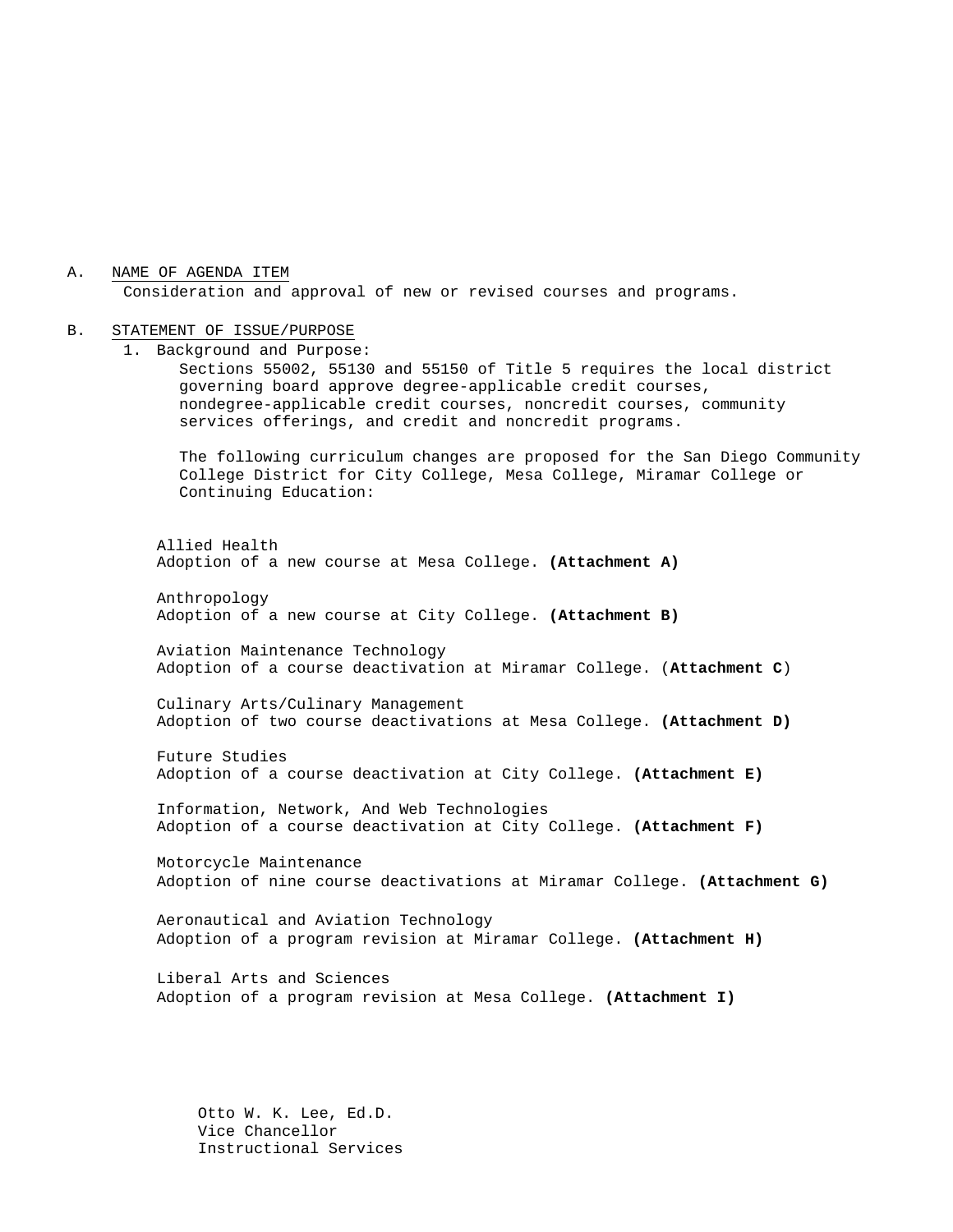## B. STATEMENT OF ISSUE/PURPOSE (Continued)

2. Cost and Funding

There is no additional cost to the District.

## C. PROPOSAL

The Board of Trustees hereby grants authority to take the action outlined in Part A.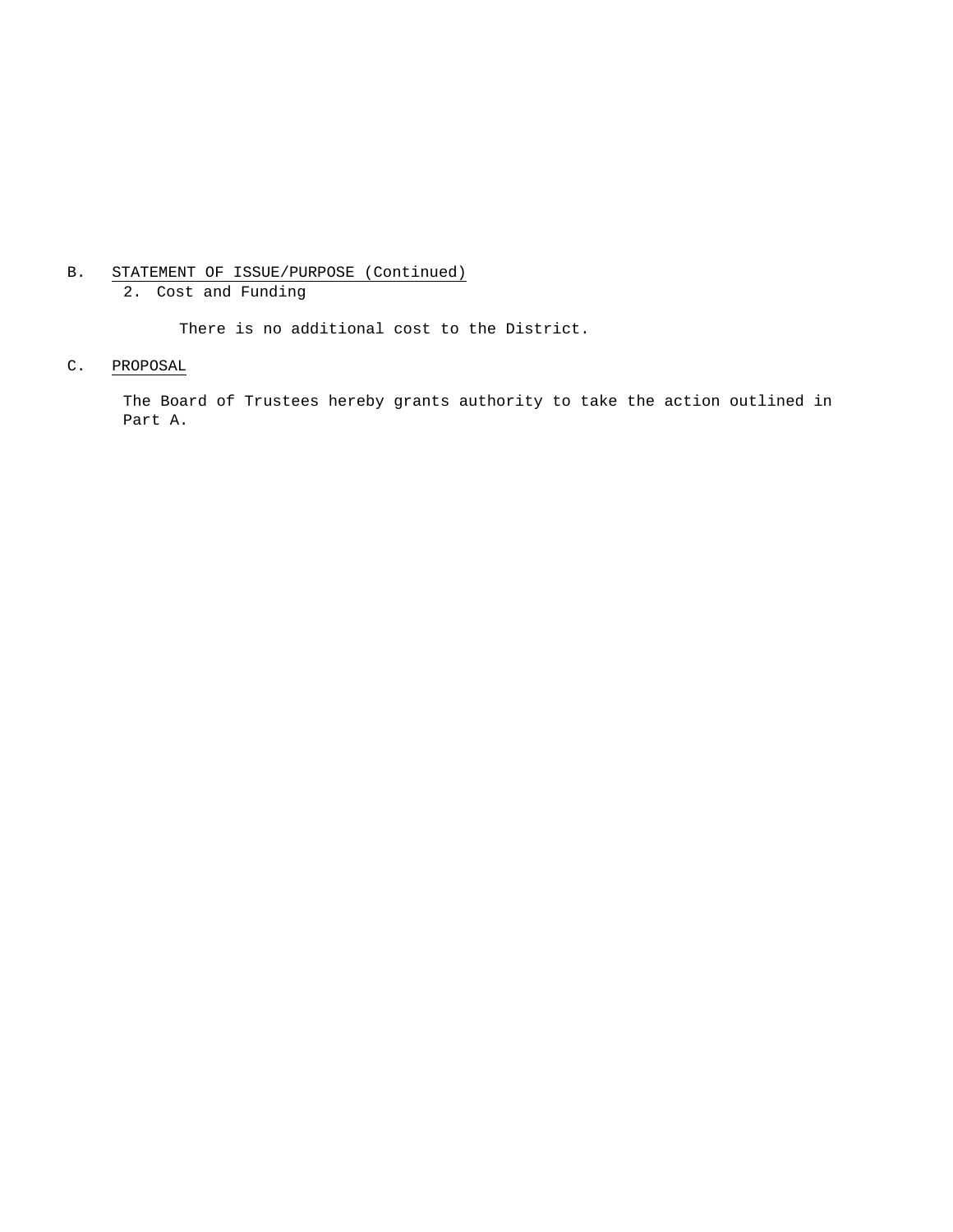Adoption of a new course at Mesa College.

Proposed new course at Mesa College:

#### **290 Independent Study**

## **48 - 162 hours other, 1-3 units Pass/No Pass**

*Limitation on Enrollment:* Must obtain an Add Code from the instructor for enrollment. This course is for students who wish to conduct additional research, a special project, or learning activities in Allied Health and is not intended to replace an existing course in an Allied Health program. In this course students will have a written contract with their instructor for activities such as: preparing problem analysis, engaging in primary research, preparing reports, and meeting with the instructor at specific intervals. This course may be taken four times with different content for a maximum of six units. Associate Degree Credit & transfer to CSU and/or private colleges and universities.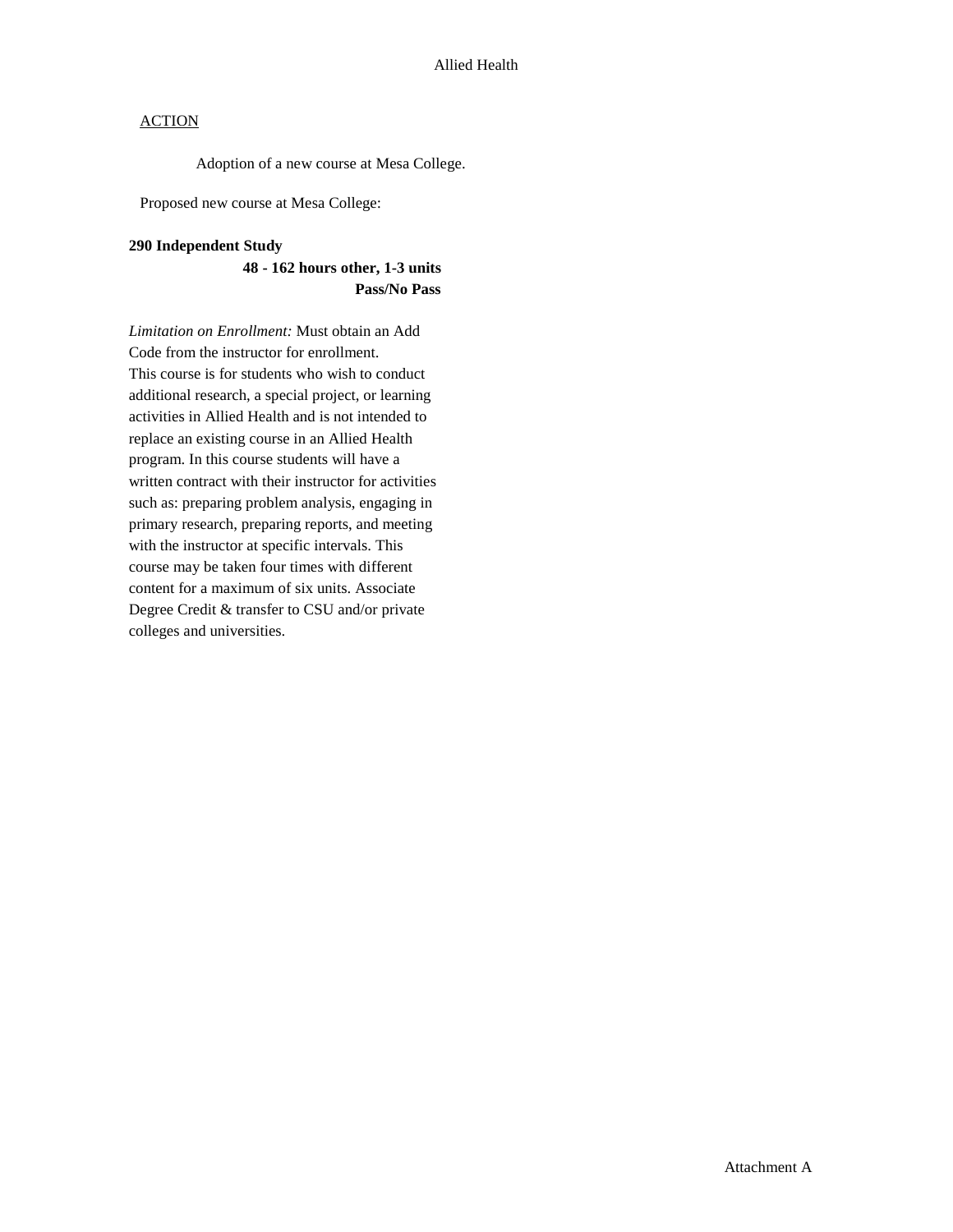Adoption of a new course at City College.

Proposed new course at City College:

#### **392A Cross-Cultural Studies in Argentina 16 - 54 hours lecture, 1 3 units Grade Only**

*Advisory:* English 48 and English 49, each with a grade of "C" or better, or equivalent or Assessment Skill Levels R5 and W5. This course is a study of the contemporary life and culture of Argentina. Emphasis is placed on providing the student with the opportunity to observe and participate in a variety of areas, including the arts, sciences, sports, contemporary history, politics, economics, humanities, philosophy, sociology and anthropology. (FT) Associate Degree Credit & transfer to CSU and/or private colleges and universities.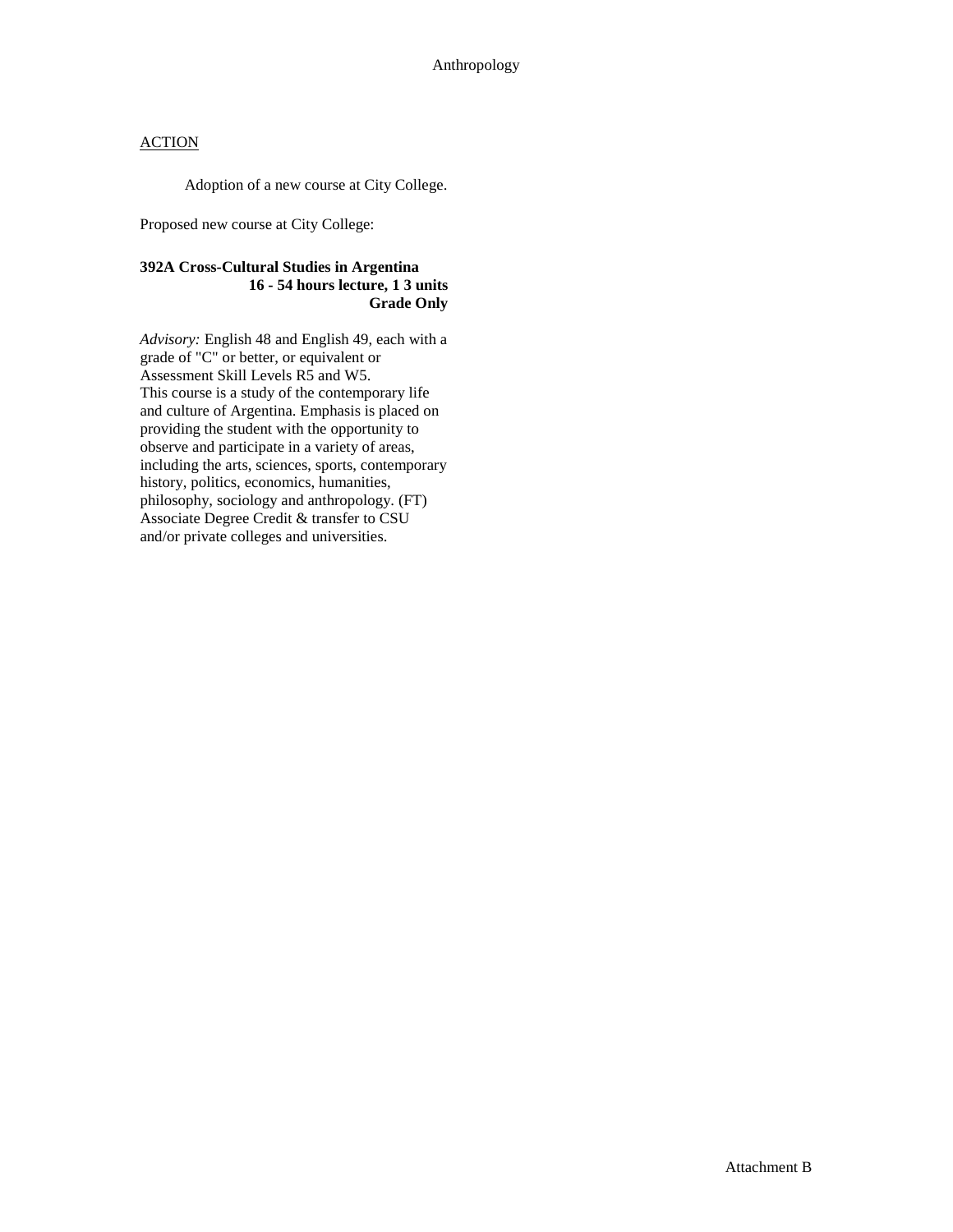Adoption of a course deactivation at Miramar College.

Proposed course deactivation at Miramar College:

## **75 Basic Avionics Theory**

#### **48 - 54 hours lecture, 3 units Grade Only**

*Advisory:* Mathematics 34A, English 48 or English 49, each with a grade of "C" or better, or equivalent or Assessment Skill Levels M20, W5 or R5. This course utilizes classroom instruction in the field of aviation communication, navigation, and auto-pilot systems. It provides students interested in aviation electronics with valuable basic information concerning the identification of components and theory and operation of the following systems: Voice communication radio systems, VHF navigation radio systems (ILS, VOR, and ADF), UHF navigation radio systems (ILS, DME, GPS, and Transponders), and auto-pilot systems (Flight Directors and Automatic Flight Guidance Systems). (FT) Associate Degree Credit only and not Transferable.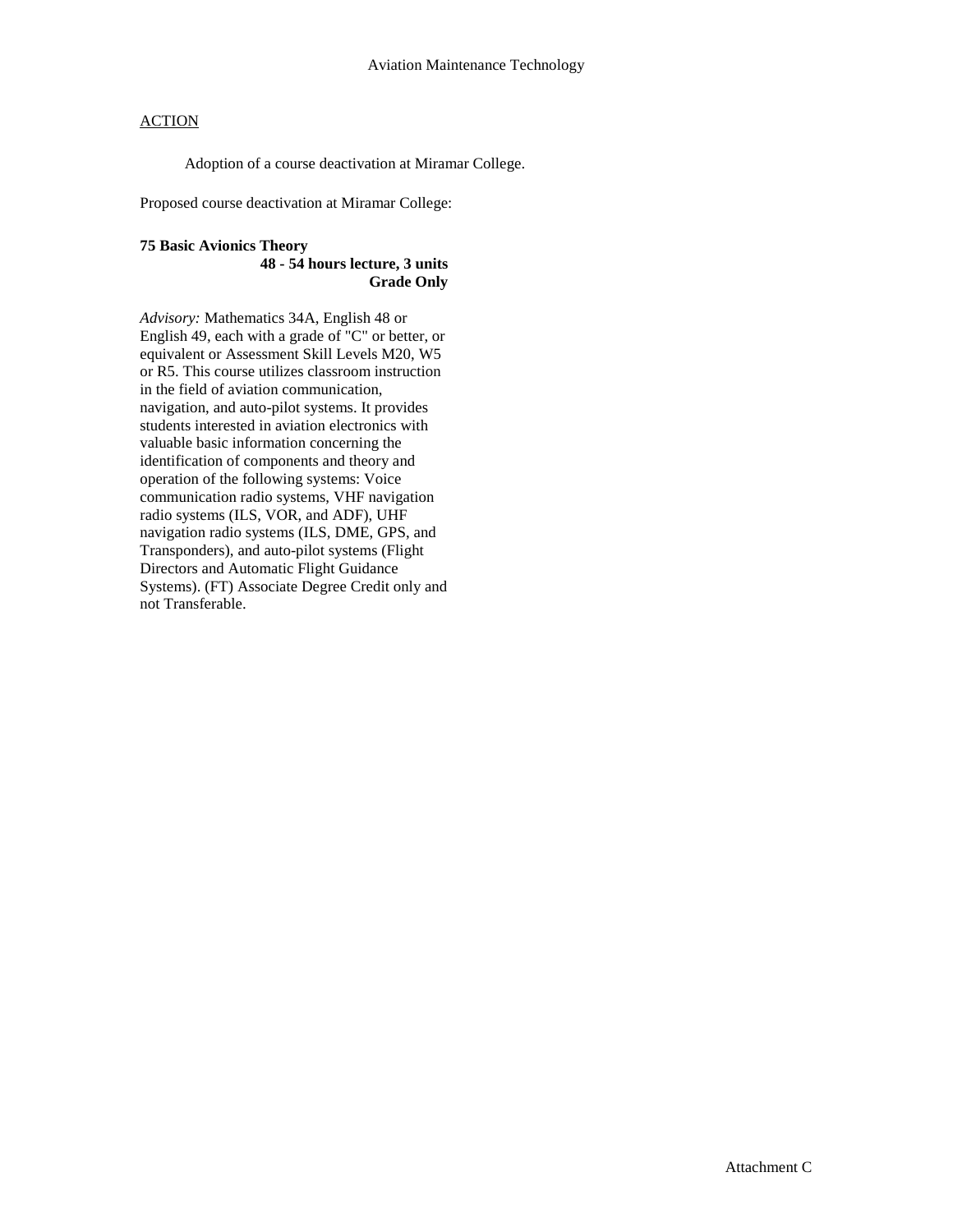Adoption of two course deactivations at Mesa College.

Proposed course deactivations at Mesa College:

## **291A Culinary Practicum Small Events 48 - 54 hours lab, 1 units Grade Only**

*Prerequisite:* Culinary Arts/Culinary Management 110 with a grade of "C" or better, or equivalent (formerly FOOD 110). *Limitation on Enrollment:* Must obtain an Add Code from the instructor for enrollment. Enrollment in an approved related course. This course provides practical experiences designed to supplement the basic curriculum and includes special cooperative educational opportunities set up with the College and approved Chefs. Experiences include special and short-order food preparation and service, buffet service, catering, dining room management and service and receiving and storeroom procedures. Small event preparation is produced in a timerestricted quality-minded setting. This course is for students pursuing a career in culinary arts/culinary management. (FT) Associate Degree Credit & transfer to CSU and/or private colleges and universities.

#### **291B Culinary Practicum for Formal Events 48 - 54 hours lab, 1 units Grade Only**

*Prerequisite:* Culinary Arts/Culinary Management 110 with a grade of "C" or better, or equivalent. *Limitation on Enrollment:* Must obtain an Add Code from the instructor for enrollment. Enrollment in an approved related course. This course provides practical experiences designed to supplement the basic curriculum and includes special cooperative educational opportunities set up with the College and approved Chefs. Experiences include special and short order food preparation and service, buffet service, catering, dining room management and service and receiving and storeroom procedures. Formal event preparation is produced in a timerestricted quality-minded setting. This course is for students pursuing a career in culinary arts/culinary management. (FT) Associate Degree Credit & transfer to CSU and/or private colleges and universities.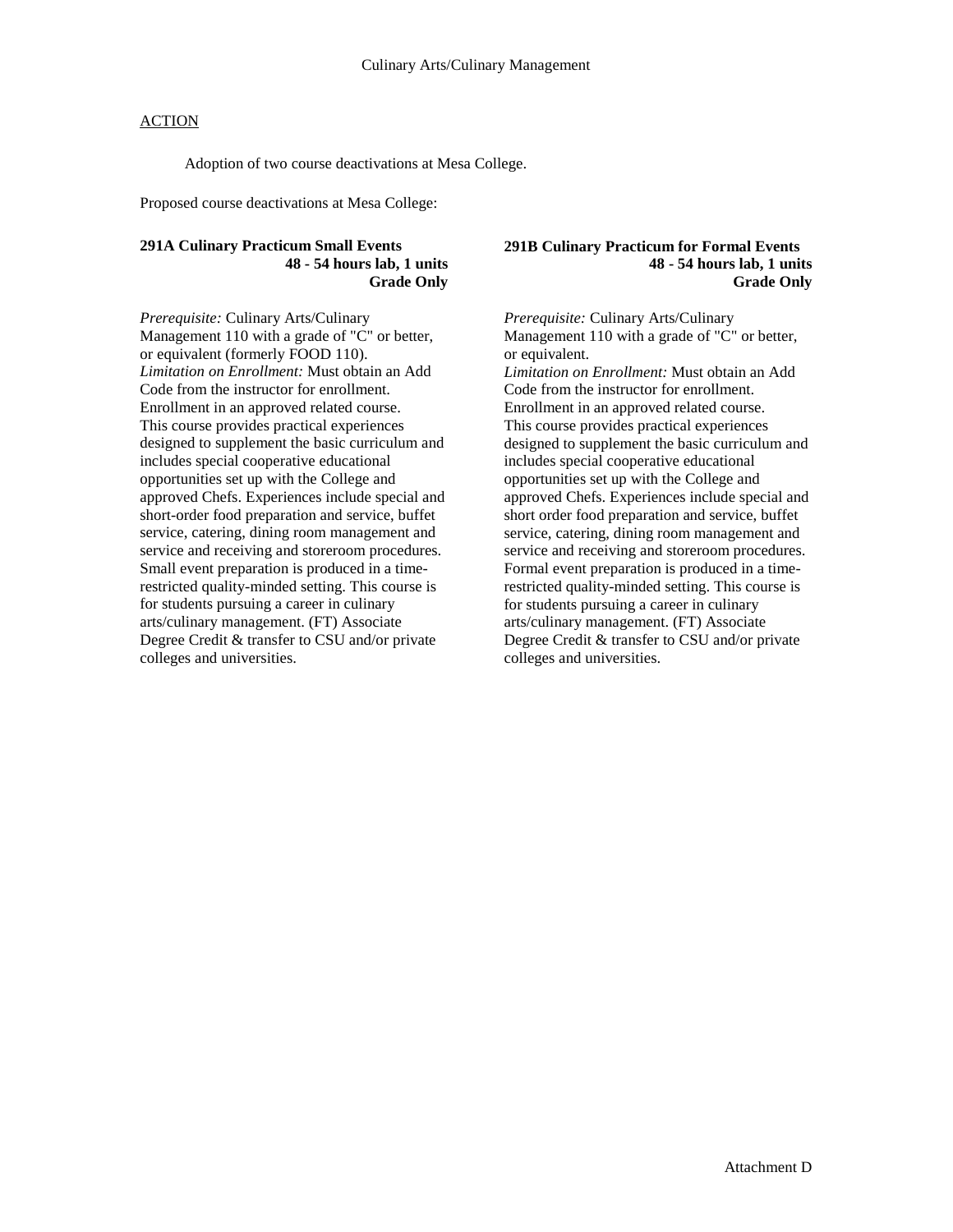Adoption of a course deactivation at City College.

Proposed course deactivation at City College:

### **277C Service Learning -- Community: Futures Studies**

**16 - 54 hours lecture, 1-3 units Grade Only** 

*Corequisite: Completion of or concurrent enrollment in* Futures Studies 101 with a grade of "C" or better, or equivalent. *Advisory:* English 48 and English 49, each with a grade of "C" or better, or equivalent or Assessment Skill Levels R5 and W5. Students in this course develop and implement service learning projects to help the college's community under the supervision of college faculty and in cooperation with the staff of community organizations and agencies. Projects may include collaboration with community projects and agencies and educational serviceoriented projects for the college's community. Students gain hands-on experience in project planning, development, implementation and evaluation. Students meet weekly to receive support training and development opportunities regarding best practices in Service Learning. This course is intended for students from any discipline who are interested in project development, development of teaching skills, or enhancement of communication and planning skills. Course segments may be taken in any order. The combined credit for all 277C discipline courses may not exceed three units. (FT) Associate Degree Credit & transfer to CSU and/or private colleges and universities.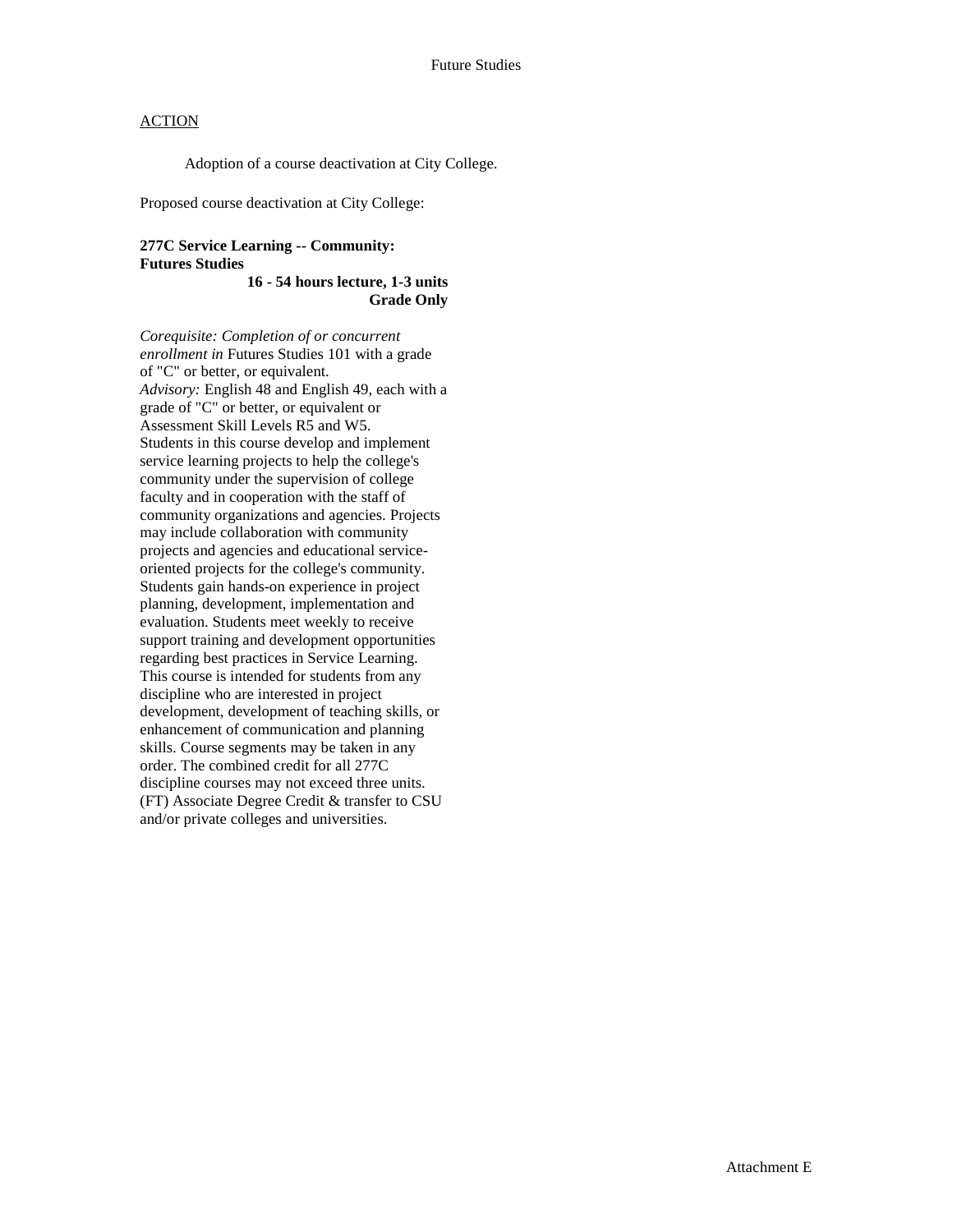Adoption of a course deactivation at City College.

Proposed course deactivation at City College:

## **81 Microsoft Office: Troubleshooting and Problem Solving**

**96 - 108 hours lab, 2 units Grade Only**

*Advisory:* Computer Business Technology 180 with a grade of "C" or better, or equivalent. This course is designed to cover the major components of the Microsoft Office software and includes coverage of the newly bundled applications such as FrontPage, Publisher, and PhotoDraw. Emphasis is placed on a more detailed understanding of Microsoft Office with its new functions for total Internet integration and collaboration. Content includes problem solving, troubleshooting and advanced solutions to client issues with the software components. (FT) Associate Degree Credit only and not Transferable.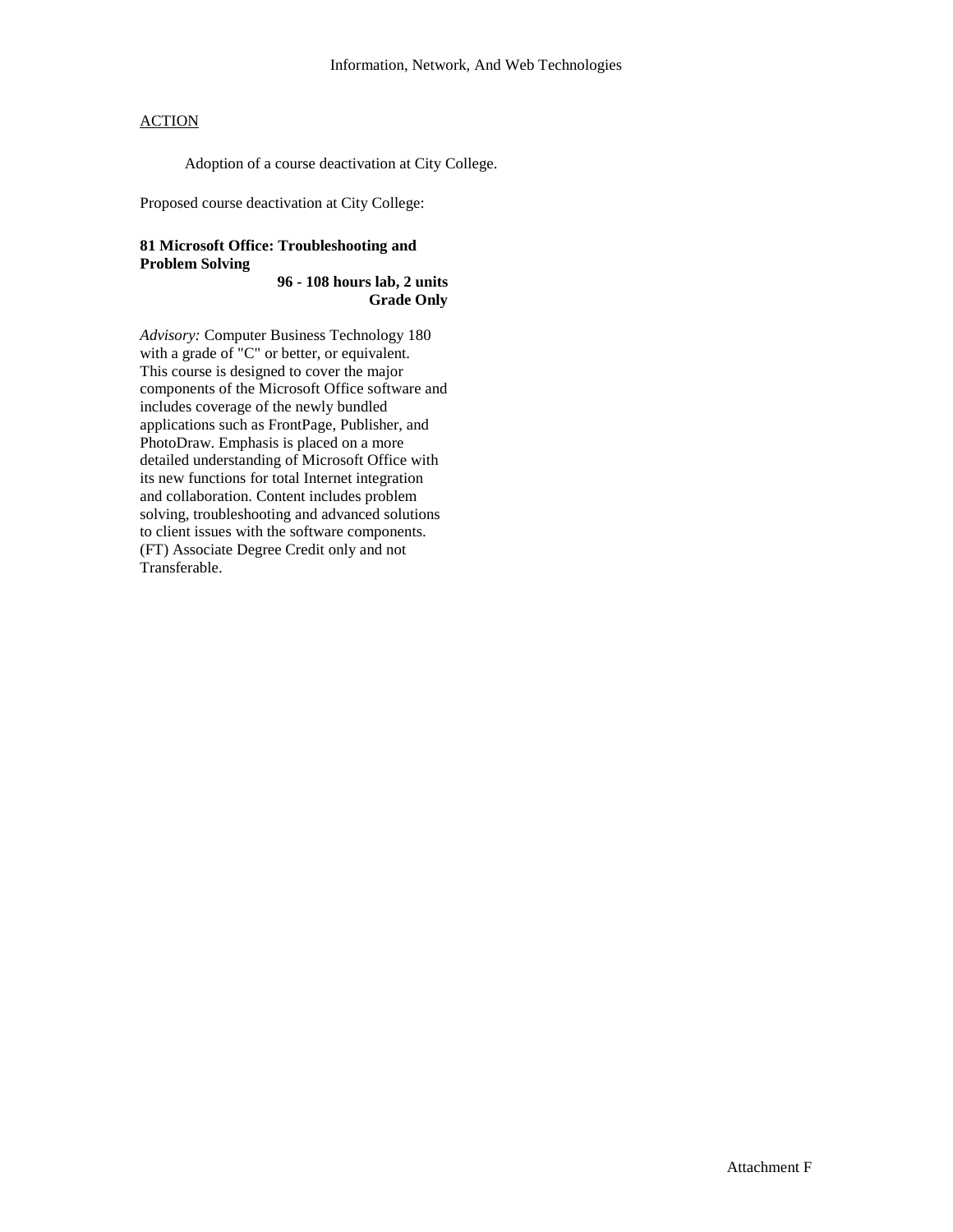Adoption of nine course deactivations at Miramar College.

Proposed course deactivations at Miramar College:

#### **90 Introduction to Motorcycle Design and Maintenance Theory 48 - 54 hours lecture, 3 units**

**Grade Only**

*Advisory:* English 48, English 49 and Mathematics 34A, each with a grade of "C" or better, or equivalent or Assessment Skill Levels R5, W5 and M20.

This course introduces students to the history of motorcycles as well as modern machines. It provides an overview of the theory of operation and design principles involved in motorcycle maintenance. Topics include diagnostic procedures, troubleshooting, and corrective repair. (FT) Associate Degree Credit only and not Transferable.

#### **91A Motorcycle Engine Theory 56 - 63 hours lecture, 24 - 27 hours lab, 4 units Grade Only**

*Prerequisite:* Motorcycle Maintenance 90 with a grade of "C" or better, or equivalent. MCLE 090 can be challenged by exam by students who have previous training and/or experience. *Advisory:* English 48, English 49 and Mathematics 34A, each with a grade of "C" or better, or equivalent or Assessment Skill Levels R5, W5 and M20.

This course covers motorcycle engine theory. It provides a comprehensive view of how two- and four-stroke motorcycle engines work and covers the technical principles involved in converting fuel to motion. Students also learn how to apply service manual information to identify internal combustion engine components and their maintenance requirements. (FT) Associate Degree Credit only and not Transferable.

#### **91B Motorcycle Engine Overhaul 48 - 54 hours lecture, 48 - 54 hours lab, 4 units Grade Only**

*Prerequisite:* Motorcycle Maintenance 90 with a grade of "C" or better, or equivalent. MCLE 090 may be challenged by exam by students who have previous training and/or experience. *Advisory:* English 48, English 49 and Mathematics 34A, each with a grade of "C" or better, or equivalent or Assessment Skill Levels R5, W5 and M20.

This course covers the parameters, methods, and techniques of motorcycle engine overhaul, including post-overhaul adjustments and operations checks. Topics include the use of service and parts manuals. (FT) Associate Degree Credit only and not Transferable.

### **93 Motorcycle Power Transmission System 56 - 63 hours lecture, 24 - 27 hours lab, 4 units Grade Only**

*Prerequisite:* Motorcycle Maintenance 90 with a grade of "C" or better, or equivalent. MCLE 090 may be challenged by exam by students who have previous training and/or experience. *Advisory:* English 48, English 49 and Mathematics 34A, each with a grade of "C" or better, or equivalent or Assessment Skill Levels R5, W5 and M20.

This course covers motorcycle power transmission systems and the theory of operation including lubrication requirements, gear ratios, and the design and function of the primary drive, clutch, transmission, and final drive. The power transmission systems include engine crankshaft through clutch and transmission as well as the final drive system to the rear wheel. Students learn how to remove, disassemble, clean, inspect, measure, rebuild, reinstall, and check clutches, transmissions, and drive systems. (FT) Associate Degree Credit only and not Transferable.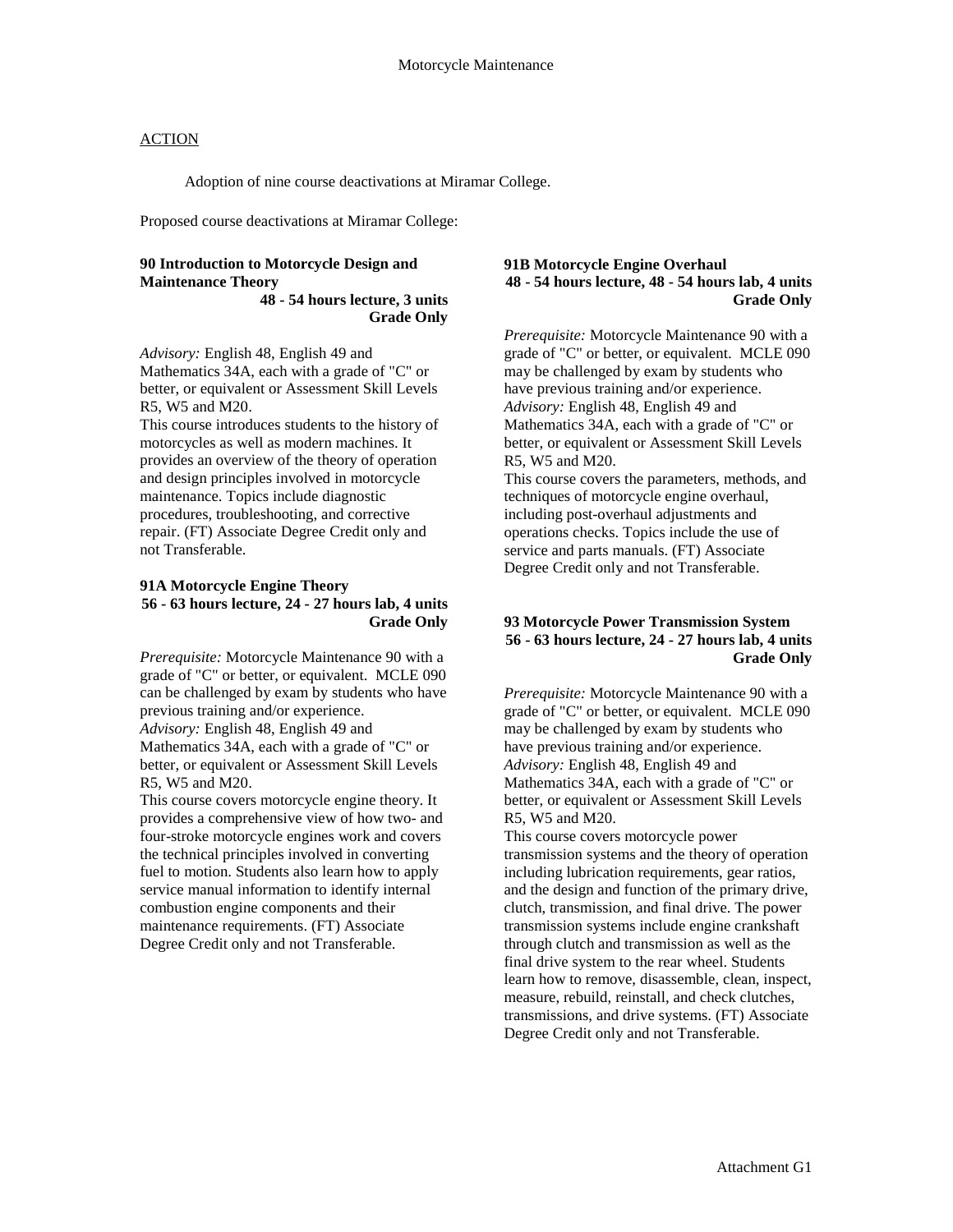#### **94 Motorcycle Exhaust, Frame, Suspension, Tires, Wheels, and Brakes 56 - 63 hours lecture, 24 - 27 hours lab, 4 units Grade Only**

*Prerequisite:* Motorcycle Maintenance 90 with a grade of "C" or better, or equivalent. MCLE 090 can be challenged by exam by students who have previous training and/or experience. *Advisory:* English 48, English 49 and Mathematics 34A, each with a grade of "C" or better, or equivalent or Assessment Skill Levels R5, W5 and M20.

This course covers the theory, design, and function of motorcycles. Topics include exhaust systems, various frame and suspension designs, tires, cast and spoked wheels, and both disk and drum brakes. Students also learn how to apply theory, design, and service manual information to select correct tire and wheel combinations, frame and suspension modifications, and exhaust and intake combinations for enhanced performance. (FT) Associate Degree Credit only and not Transferable.

#### **96 Motorcycle Electrical Systems 56 - 63 hours lecture, 24 - 27 hours lab, 4 units Grade Only**

*Prerequisite:* Motorcycle Maintenance 90 with a grade of "C" or better, or equivalent. MCLE 090 can be challenged by exam by students who have previous training and/or experience. *Advisory:* English 48, English 49 and Mathematics 34A, each with a grade of "C" or better, or equivalent or Assessment Skill Levels R5, W5 and M20.

This course covers motorcycle electrical principles, components, and systems. Topics include circuits, wiring diagrams, charging systems, and ignition systems. Students learn how to service, maintain, diagnose, and repair motorcycle electrical components and systems. (FT) Associate Degree Credit only and not Transferable.

#### **97 Motorcycle Fuel, Lubrication, and Cooling Systems**

#### **56 - 63 hours lecture, 24 - 27 hours lab, 4 units Grade Only**

*Prerequisite:* Motorcycle Maintenance 90 with a grade of "C" or better, or equivalent. MCLE 090 can be challenged by exam by students who have previous training and/or experience. *Advisory:* English 48, English 49 and

Mathematics 34A, each with a grade of "C" or better, or equivalent or Assessment Skill Levels R5, W5 and M20.

This course covers the principles, theory of operation, design, and function of motorcycle fuel systems including fuel injection, engine control, lubrication, and cooling systems. Students learn how to disassemble, clean, measure, and rebuild components in these systems. (FT) Associate Degree Credit only and not Transferable.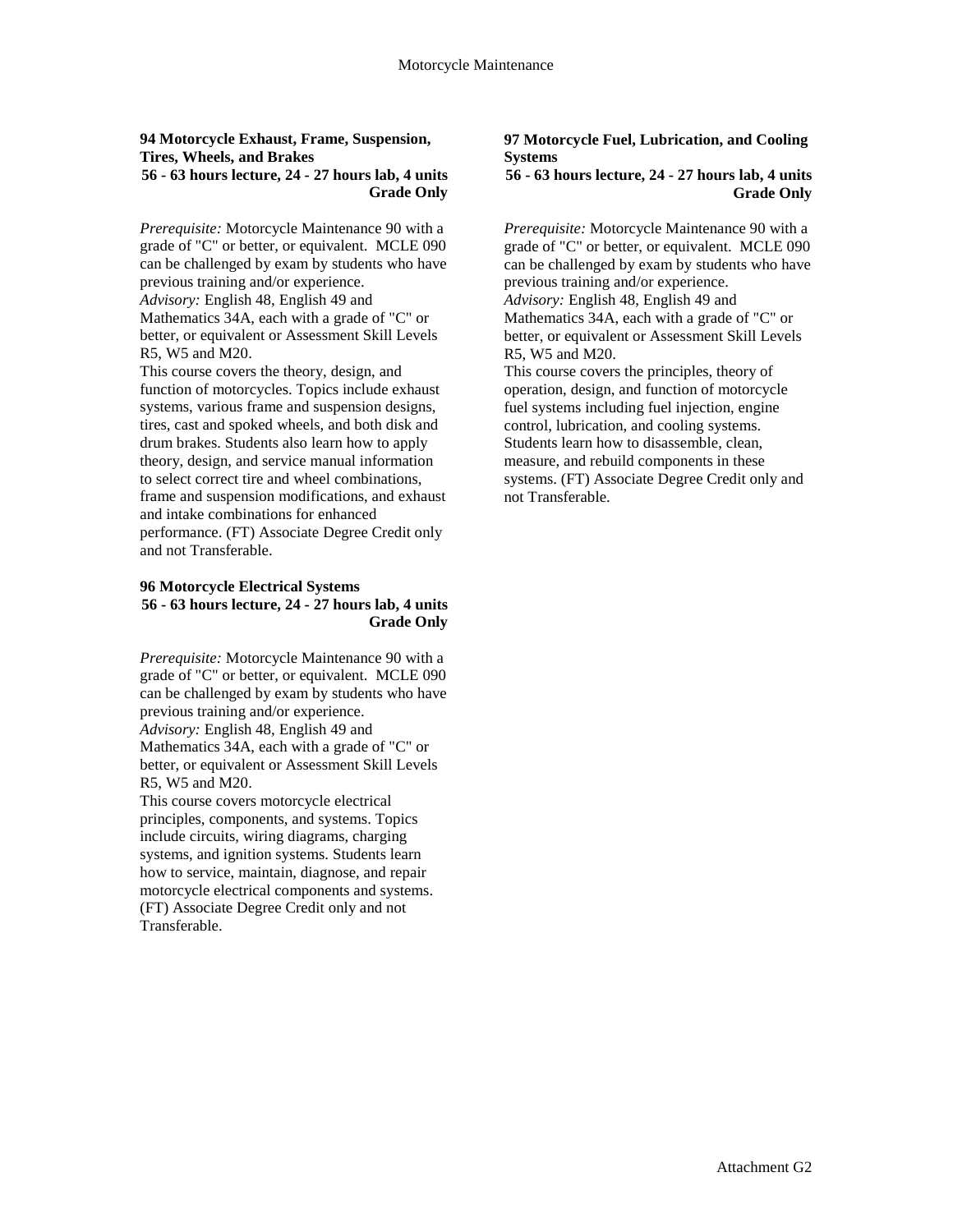### **98A Motorcycle Tune-up and General Service 56 - 63 hours lecture, 24 - 27 hours lab, 4 units Grade Only**

*Prerequisite:* Motorcycle Maintenance 90 with a grade of "C" or better, or equivalent. MCLE 090 may be challenged by exam by students who have previous training and/or experience. *Advisory:* English 48, English 49 and Mathematics 34A, each with a grade of "C" or better, or equivalent or Assessment Skill Levels R5, W5 and M20.

This course covers motorcycle tune-up and general service including ignition and valve adjustment, lubrication, and oil and filter changes. Students learn how to use specialized tools, service and parts books, micro-fiche records, and computerized manuals. (FT) Associate Degree Credit only and not Transferable.

## **98B Motorcycle Dynamometer Operation and Data Acquisition**

#### **16 - 18 hours lecture, 24 - 27 hours lab, 1.5units Grade Only**

*Prerequisite:* Motorcycle Maintenance 90 and Motorcycle 98A, each with a grade of "C" or better, or equivalent. MCLE 090 may be challenged by exam by students who have previous training and/or experience. *Advisory:* English 48, English 49 and Mathematics 34A, each with a grade of "C" or better, or equivalent or Assessment Skill Levels R5, W5 and M20.

This course relates motorcycle engine and component theory and function to dynamometer operation. It covers how dynamometers are used to diagnose and solve motorcycle maintenance discrepancies on various types of motorcycles. (FT) Associate Degree Credit only and not Transferable.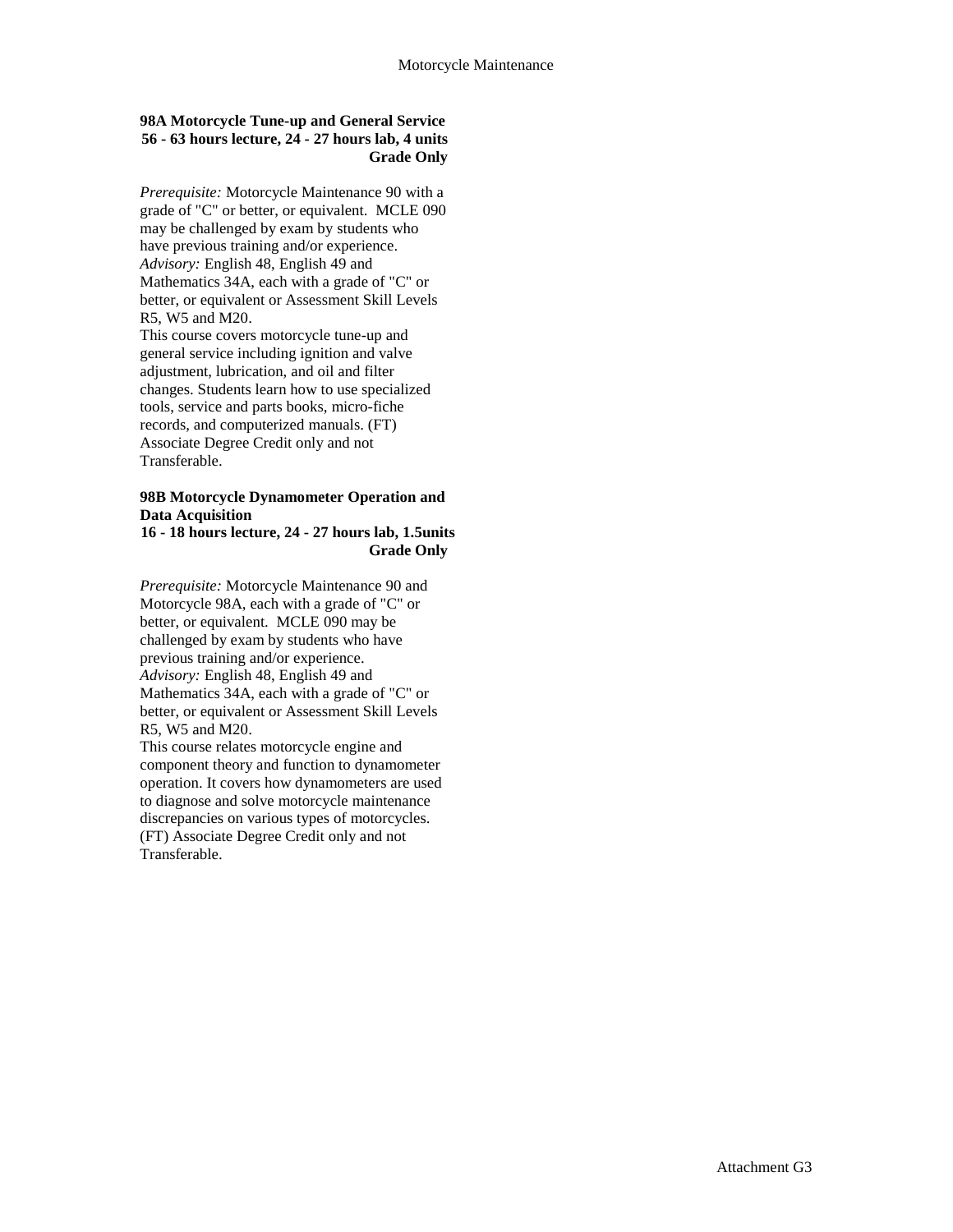Adoption of a program revision at Miramar College.

Proposed program revisions at Miramar College:

# **Certificate of Achievement Aviation Operations-Management**

| <b>Courses Required for the Major:</b>           | <b>Units</b> |
|--------------------------------------------------|--------------|
|                                                  |              |
|                                                  |              |
| AVIA 105 Introduction to Aviation and Aerospace3 |              |
| AVIA 125 Aviation and Airport Management3        |              |
| AVIA 128 Group Dynamics for High Risk Teams 3    |              |
| AVIA 133 Human Factors in Aviation 3             |              |
| AVIA 195 Basic Instrument Flight Procedures3     |              |
|                                                  |              |
| AVIA 225 Introduction to Commercial Airline      |              |
|                                                  |              |
| AVIA 278 Command, Leadership and Decision        |              |
|                                                  |              |
|                                                  |              |
|                                                  |              |

| <b>Example 1</b> Units<br>Select at least three units from: |  |
|-------------------------------------------------------------|--|
|                                                             |  |
|                                                             |  |
|                                                             |  |
|                                                             |  |
|                                                             |  |
|                                                             |  |
| <b>BUSE 140 Business Law and the Legal Environment3</b>     |  |
| BUSE 201 Business Organization and Management 3             |  |
|                                                             |  |

**Total Units = 25 29-30**

# **Certificate of Achievement Aviation Operations-Professional Pilot**

| <b>Courses Required for the Major:</b><br><b>Units</b> |  |
|--------------------------------------------------------|--|
|                                                        |  |
| AVIA 101 Private Pilot Ground School3                  |  |
| AVIA 105 Introduction to Aviation and Aerospace3       |  |
| AVIA 125 Aviation and Airport Management3              |  |
| AVIA 128 Group Dynamics for High Risk Teams3           |  |
| AVIA 133 Human Factors in Aviation 3                   |  |
| AVIA 199 Instrument Ground School 4                    |  |
| AVIA 201 Commercial Airline Pilot Instruction3         |  |
| AVIA 212Flight Instructor Ground School 4              |  |
| AVIA 278 Command, Leadership and Decision              |  |
|                                                        |  |
|                                                        |  |
|                                                        |  |
| Select at least three units from:<br><b>Units</b>      |  |
|                                                        |  |
| AVIA 103 Private Pilot Knowledge Review 1              |  |
| AVIA 151 Helicopter Pilot Ground School3               |  |
| AVIA 212 Flight Instructor Ground School 4             |  |
|                                                        |  |
| BUSE 119 Business Communications 3                     |  |
| BUSE 140 Business Law and the Legal                    |  |
|                                                        |  |
| <b>BUSE 201 Business Organization and</b>              |  |

**Total Units = 26 29-30**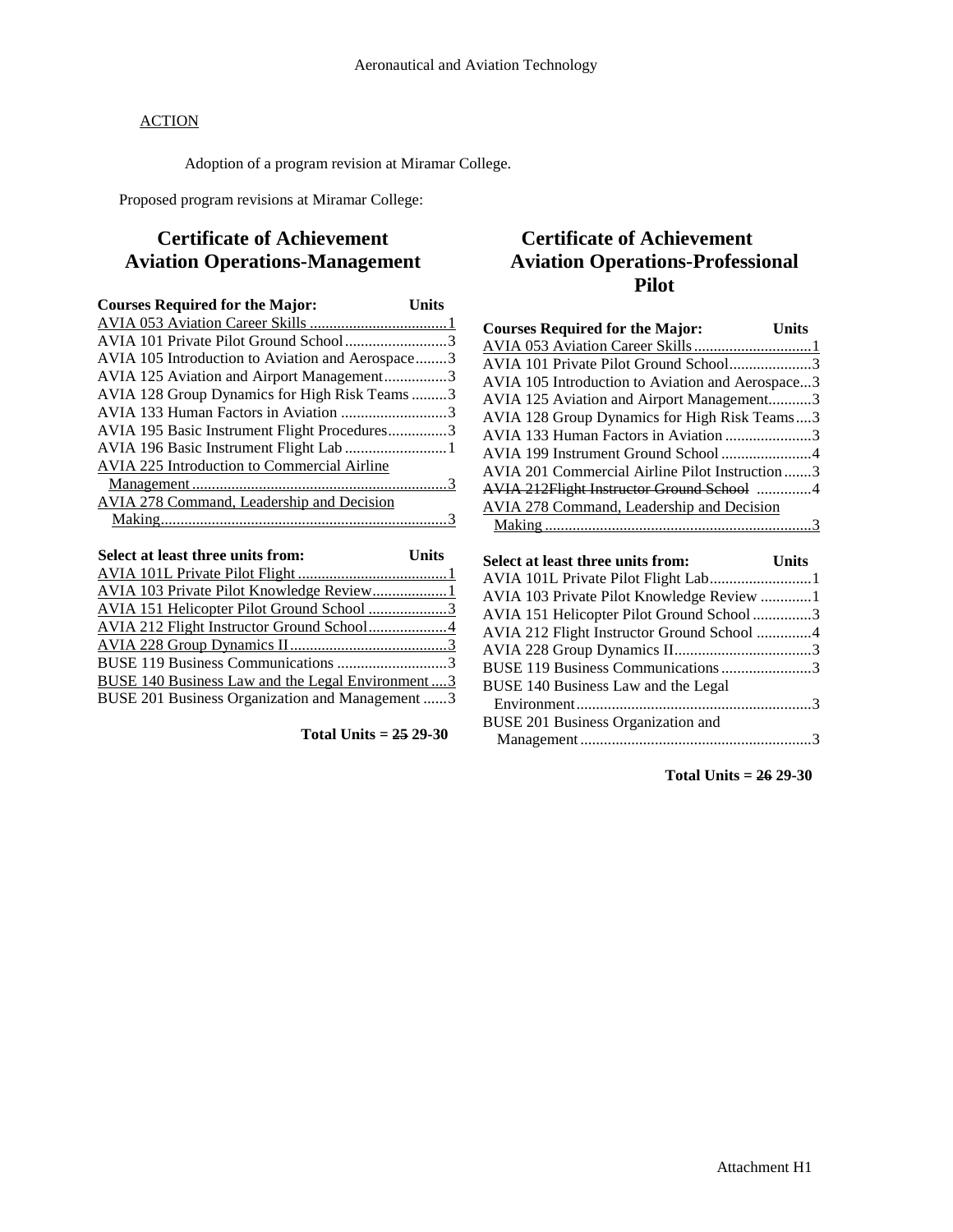# **Associate in Science Degree Aviation Operations-Management**

| <b>Courses Required for the Major:</b>             | Units |
|----------------------------------------------------|-------|
|                                                    |       |
| AVIA 101 Private Pilot Ground School3              |       |
| AVIA 105 Introduction to Aviation and Aerospace3   |       |
| AVIA 125 Aviation and Airport Management3          |       |
| AVIA 128 Group Dynamics for High Risk Teams3       |       |
| AVIA 133 Human Factors in Aviation 3               |       |
| AVIA 195 Basic Instrument Flight Procedures3       |       |
|                                                    |       |
| <b>AVIA 225 Introduction to Commercial Airline</b> |       |
|                                                    |       |
| AVIA 278 Command, Leadership and Decision          |       |
|                                                    |       |

| Select at least three units from:                       | <b>Units</b> |
|---------------------------------------------------------|--------------|
|                                                         |              |
|                                                         |              |
|                                                         |              |
|                                                         |              |
|                                                         |              |
| BUSE 119 Business Communications 3                      |              |
| <b>BUSE 140 Business Law and the Legal Environment3</b> |              |
| BUSE 201 Business Organization and Management 3         |              |

**Total Units = 25 29-30**

# **Associate in Science Degree Aviation Operations-Professional Pilot**

| <b>Courses Required for the Major:</b>             | Units |
|----------------------------------------------------|-------|
| <b>AVIA 053 Aviation Career Skills</b>             |       |
| AVIA 101 Private Pilot Ground School               |       |
| AVIA 105 Introduction to Aviation and Aerospace    |       |
| <b>AVIA 125 Aviation and Airport Management</b>    |       |
| <b>AVIA 128 Group Dynamics for High Risk Teams</b> |       |
| AVIA 133 Human Factors in Aviation                 |       |
| <b>AVIA 199 Instrument Ground School</b>           |       |
| AVIA 201 Commercial Airline Pilot Instruction      |       |
| <b>AVIA 212 Flight Instructor Ground School</b>    |       |
| AVIA 278 Command, Leadership and Decision          |       |
| Making                                             |       |
|                                                    |       |

| Select at least three units from:                      | <b>Units</b> |
|--------------------------------------------------------|--------------|
|                                                        |              |
| <b>AVIA 103 Private Pilot Knowledge Review 1</b>       |              |
| AVIA 151 Helicopter Pilot Ground School3               |              |
| AVIA 212 Flight Instructor Ground School 4             |              |
|                                                        |              |
| BUSE 119 Business Communications 3                     |              |
| BUSE 140 Business Law and the Legal                    |              |
|                                                        |              |
| <b>BUSE 201 Business Organization and Management.3</b> |              |

**Total Units = 26 29-30**